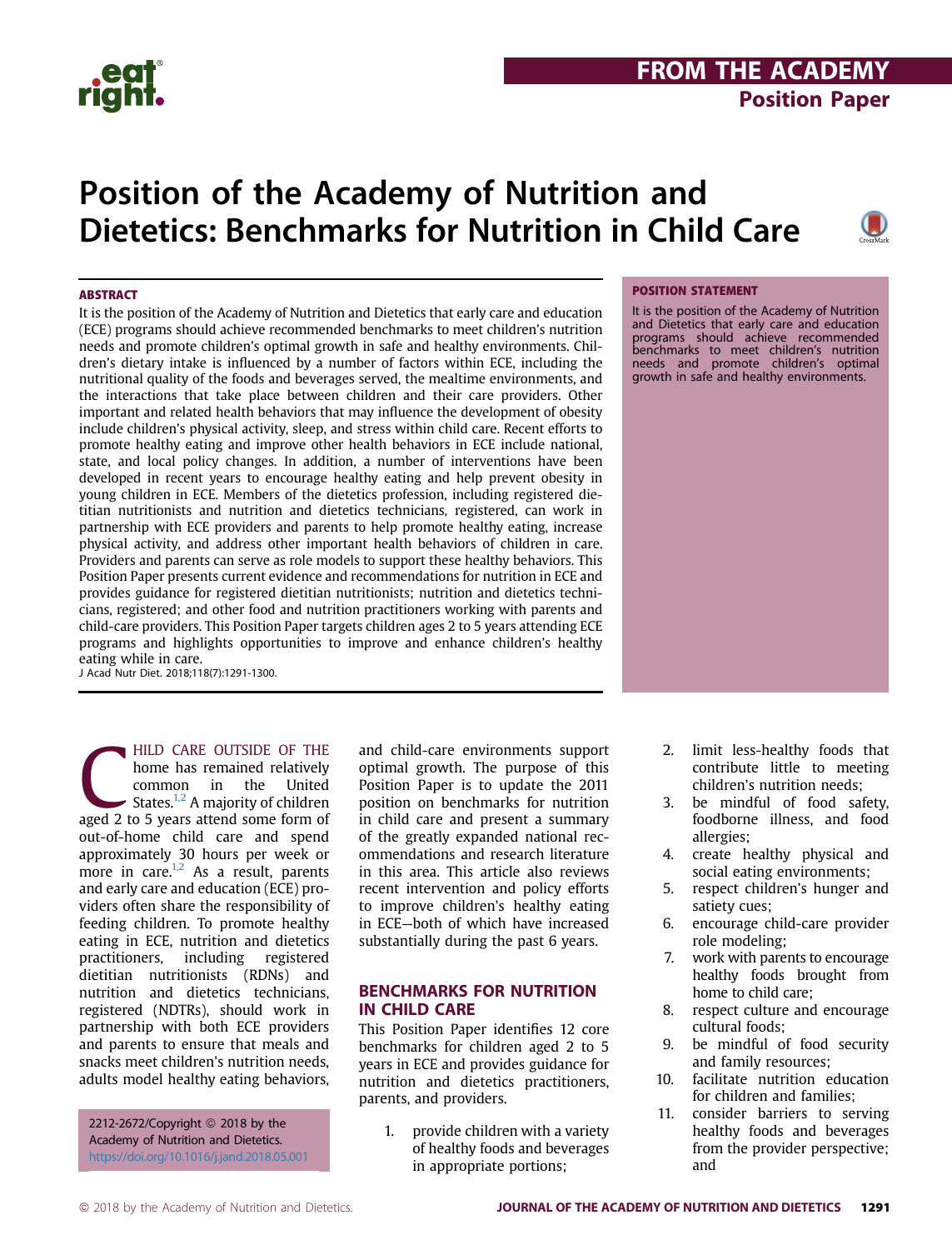12. provide training and technical assistance to child-care providers.

Achieving these benchmarks for nutrition in ECE is an important public health goal and nutrition and dietetics practitioners can help lead the charge.

#### NUTRITIONAL QUALITY OF FOODS AND BEVERAGES SERVED

#### Provide Children with a Variety of Healthy Foods and Beverages in Appropriate Portions

Foods and beverages served in ECE should be consistent with the 2015- 2020 Dietary Guidelines for Americans (DGA), which are updated every 5 years.<sup>3</sup> The importance of this benchmark is underscored in the Healthy People 2020 objective for all Americans, including children aged 2 years and older, to meet but not exceed their caloric needs in accordance with the DGA. Child-care providers can help ensure that children consume healthy, nutritious foods that promote optimal growth and help prevent the development of obesity. Children in full-day ECE may require one-half or even two-thirds of their daily nutritional requirements while in care. Children in part-time care may require onequarter to one-third of their daily requirements.<sup>4</sup>

Consistent with the DGA, children should consume five to nine servings of fruits and vegetables daily—especially dark green, red, and yellow vegetables. Children also need adequate servings of vitamin A-rich foods (vegetables in particular) at least three times per week. Emphasis should be placed on minimally processed fruits and vegetables or those low in added salt and sugar. Frozen varieties are good options when fresh produce is not available or is too costly. Fruits packed in water instead of syrup and vegetables low in sodium are also the preferred options. Providers can rinse fruits and vegetables to remove some of the sugar and sodium. Numerous national organizations recommend limiting juice for young children, including the American Academy of Pediatrics, the National Academy of Medicine (formerly the Institute of Medicine), and the National Resource Center for Health and Safety in Child Care and Early

Education. The American Academy of Pediatrics suggests no more than 4 to 6 oz (120 to 180 mL) juice each day. However, this should be less (or even none) in child care, because children may consume juice at home.<sup>5</sup>

Children should also consume a variety of other healthy foods, including whole grains. Whole-grain foods, such as brown rice and oatmeal, provide children with much-needed dietary fiber compared with processed grains. Children also need a healthy mix of legumes, lean proteins, and low- or fatfree dairy each day in ECE. However, numerous studies suggest that ECE programs fall short in providing children adequate vitamins and minerals like vitamin E, zinc, and iron. $6-8$  Children in child care also consume inadequate amounts of fruits, vegetables, and fiber. $8-12$  In response, this Position Paper includes a new section on farmto-preschool and farm-to-child care efforts designed to facilitate produce intake in children in ECE.

#### Limit Less-Healthy Foods that Contribute Little to Meeting Children's Nutrition Needs

Child-care programs have become targets for the prevention of obesity and other chronic diseases $13$  because recent studies highlight the nutritional inadequacy of foods and beverages commonly served to children in ECE. Specifically, evidence suggests that meals and snacks include excessive saturated fat, sodium, and sugar. $8,9,14,15$ Whole or full-fat milk is still relatively common in ECE, $6,15$  despite recommendations to serve low- or fat-free milk to children aged 2 years and older, $4$  sugar-sweetened beverages, including sugar-sweetened carbonated beverages and flavored milk, remain relatively uncommon in ECE.<sup>6,11,15</sup>

#### Be Mindful of Food Safety, Foodborne Illness, and Food Allergies

Child-care providers should serve food that is stored, prepared, and presented to children in a safe and sanitary manner. Foodborne illness remains a concern in ECE settings and nutrition and dietetics practitioners can help raise awareness about issues of food safety. The challenges of foodborne illness continue to evolve as new pathogens, modes of transmission, and multidrug-resistant strains of pathogens emerge.<sup>16</sup> Proper food management practices can help protect children from foodborne illness. Providing safe and sanitary food preparation space is critical. Food preparers require training on food handling, preparation, and management, and adequate and regular hand washing remains among the most effective strategies for prevention. Children and providers must wash their hands; all plates, bowls, and serving equipment must be disinfected; and single-serving items such as paper napkins must be discarded after use.

Food allergies and the risk of serious adverse reactions are another major threat to children's health and safety in ECE.<sup>4</sup> Although allergic reactions to insect stings, latex, and medication can be life-threatening to children, severe food allergies remain of utmost concern. Preventing severe allergic reactions to food requires accurate information and good communication with parents and other caregivers, recognition of the risk, and careful planning for potential adverse and unexpected events. $17$  Eggs, milk, peanuts, and tree nuts are the most common food allergies in children. Each child with a food allergy in ECE should have a care plan prepared by the child's parent or caregiver that includes information about the allergy, steps to avoid the allergen, a specific treatment plan in the event of a reaction, and a description of the symptoms that may necessitate medical attention.<sup>4</sup> In addition, child-care providers should receive training on recognizing these symptoms and acting accordingly. Nutrition and dietetics practitioners can help provide trainings to ECE programs and providers on appropriate prevention and treatment of food allergies in children.

### MEALTIME ENVIRONMENTS

#### Create Healthy Physical and Social Eating Environments

Although few additional studies have been published in recent years, this remains an important area in promoting healthy eating among children in ECE. Chairs, tables, plates, bowls, and eating utensils should be suitable in size and shape for children to manipulate based on their fine motor skill development. $4$  Children should be able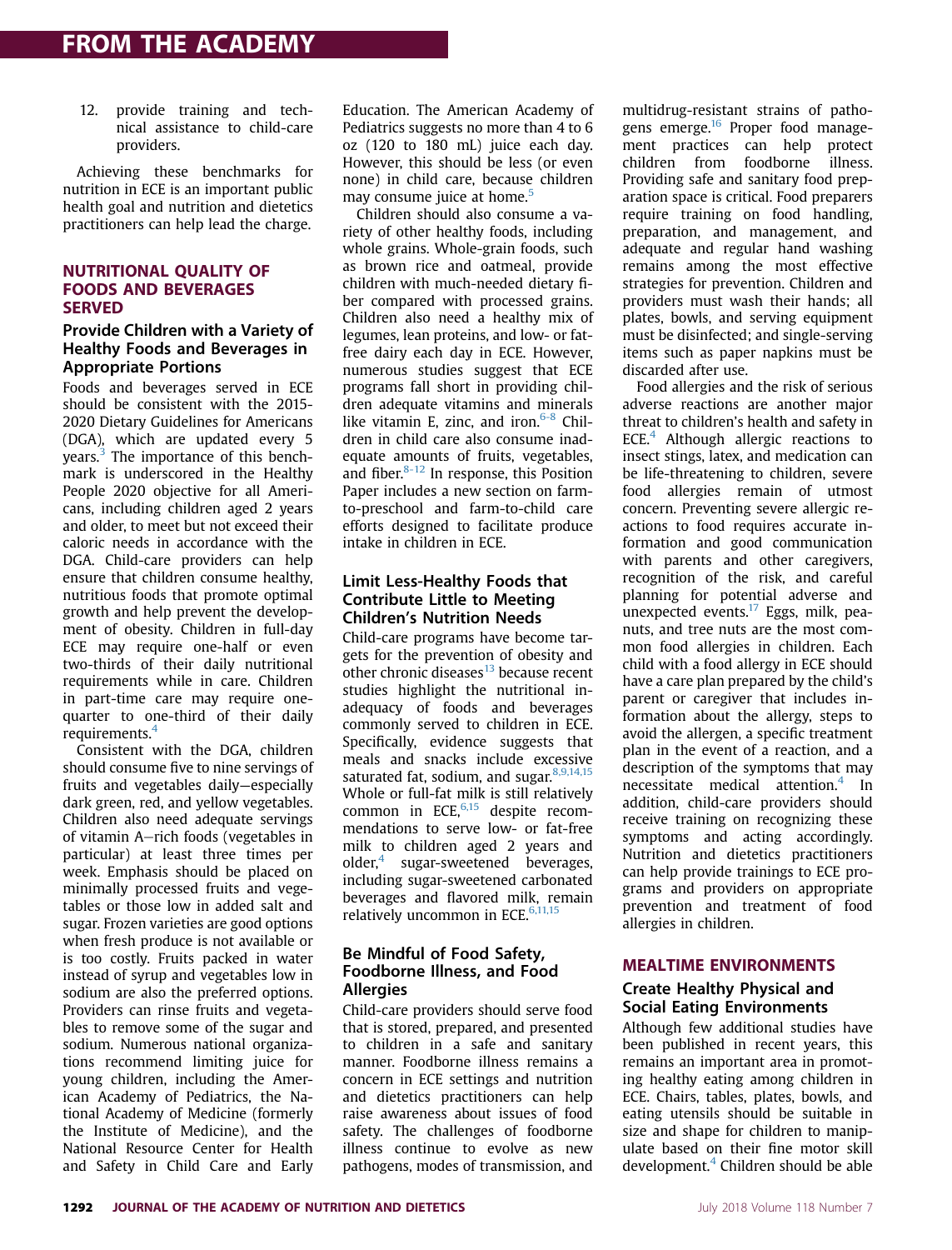to sit comfortably with their feet on the floor or a foot rest to minimize the risk of falls. Accommodations should be made for children with disabilities.<sup>4</sup> In addition, posters, pictures, and other tangible messages within the eating environment can help communicate age appropriate, visually appealing messages about healthy eating to children during meals and snacks.

#### Respect Children's Hunger and Satiety Cues

Young children may begin to override their internal cues for both hunger and satiety well before age 5 years. Thus, there is a critical window for childcare providers to help encourage children's self-regulation in ECE. Ellen Satter's division of responsibility<sup>18</sup> is a well-established and long-standing approach to feeding and interacting with children during mealtimes. This approach helps children regulate their food and beverage intake—to eat when they are hungry and stop when they are full. Based on this approach, adults determine the specific foods and beverages offered to children but their responsibility ends there. Children decide whether to eat, what to eat, and how much to consume. This method is consistent with other feeding recommendations for young children in ECE, including adult role modeling, repeated exposure to new or less familiar foods, and family style meal service. $4$ 

#### INTERACTIONS BETWEEN CHILDREN, FAMILIES, AND CARE PROVIDERS

#### Encourage Child-Care Provider Role Modeling

A systematic review highlighted the need for additional, high quality studies examining the influence of child-care provider role modeling within ECE.<sup>19</sup> Based on this review,<sup>19</sup> evidence from a small number of studies suggests that providers play a key role in influencing young children's eating behavior. However, the extent to which they engage in these behaviors is not clear. In a recent study of 124 child-care providers from 50 child-care centers in North Carolina, Erinosho and colleagues $9$  found that 90% of providers reported modeling healthy eating behaviors to children and researchers observed this behavior at 80% of the

centers. However, the researcher also observed providers modeling less healthy behaviors as well, such as consuming fast food and sugarsweetened beverages in front of children. They did not observe an association between provider role modeling practices and the quality of center policies related to healthy eating. In another study, Sission and  $colleagues<sup>20</sup>$  conducted a mailed survey of 314 centers across Oklahoma. They found that most providers (more than 80%) reported joining children at the table for meals and snacks and nearly three-quarters said that they rarely consumed outside foods in front of children.<sup>20</sup>

#### Work with Parents to Encourage Healthy Foods Brought from Home to Child Care

Some evidence suggests that foods brought from home to child-care centers fail to meet nutrition standards. In a recent study of 30 child-care centers in Texas, researchers found that packed lunches lacked vegetables, plant-based proteins, and whole grains. $21$  The Lunch is in the Bag intervention was designed to help improve the nutritional quality of foods provided by parents through sack lunches. After the 5-week intervention and a 1-week booster training, parents increased the number of whole grains and decreased the number of sweet foods in sack lunches provided to children. $22$  Nutrition and dietetics practitioners can help providers communicate with parents about healthy and appropriate foods to provide in packed lunches.

### Respect Culture and Encourage Culturally Appropriate Foods

Nutrition and dietetics practitioners can work with both families and providers to ensure that children are served a variety of healthy foods that reflect their cultural and family preferences. This may require offering sources of nutritious foods that are less familiar to other children in care. By learning about new foods, children can enhance their knowledge of food and expand their palates. $4$  Some children may also require dietary modifications for certain cultural or religious preferences, including vegetarian diets, $4$ which may also have added benefits. A recent study of one child-care center

in South Carolina found that adding vegetarian meals to the menu improved the nutrient content of foods provided while keeping total energy, saturated fat, sodium, and cholesterol relatively low.<sup>11</sup>

#### Be Mindful of Food Security and Family Resources

Food insecurity, characterized by the "limited or uncertain availability of nutritionally adequate and safe foods or limited or uncertain ability to acquire acceptable foods in socially acceptable ways,"<sup>23</sup> remains a significant public health problem in the United States. Nearly 16 million children lived in households that were food insecure in  $2012<sup>24</sup>$  A systematic review reported that food insecurity was associated with poor overall dietary quality in adults and lower intake of fruits, vegetables, and dairy products and to a lesser extent associated with lower diet quality in children.<sup>25</sup> The 2014 Academy of Nutrition and Dietetics Position Paper on nutrition guidance for healthy children ages 2 to 11 years<sup>26</sup> highlights the importance of federal nutrition assistance programs administered in ECE, such as the Child and Adult Care Food Program (CACFP), to help address issues of food insecurity in children. It may also be appropriate for nutrition and dietetics practitioners to refer families or provide information to child-care providers on federal food assistance programs like the Supplemental Nutrition Assistance Program or the Special Supplemental Nutrition Program for Women, Infants, and Children (WIC). Federal nutrition assistance programs like the Supplemental Nutrition Assistance Program and WIC provide supplemental food and other resources to help alleviate food insecurity and promote the health of the women and young children who participate in the programs. Previous research has demonstrated the effectiveness of these programs at reducing food insecurity among families, although some studies have shown that food insecurity remains relatively high among WIC participants.<sup>27-29</sup>

### Facilitate Nutrition Education for Children and Families

Nutrition education of children and their families is an important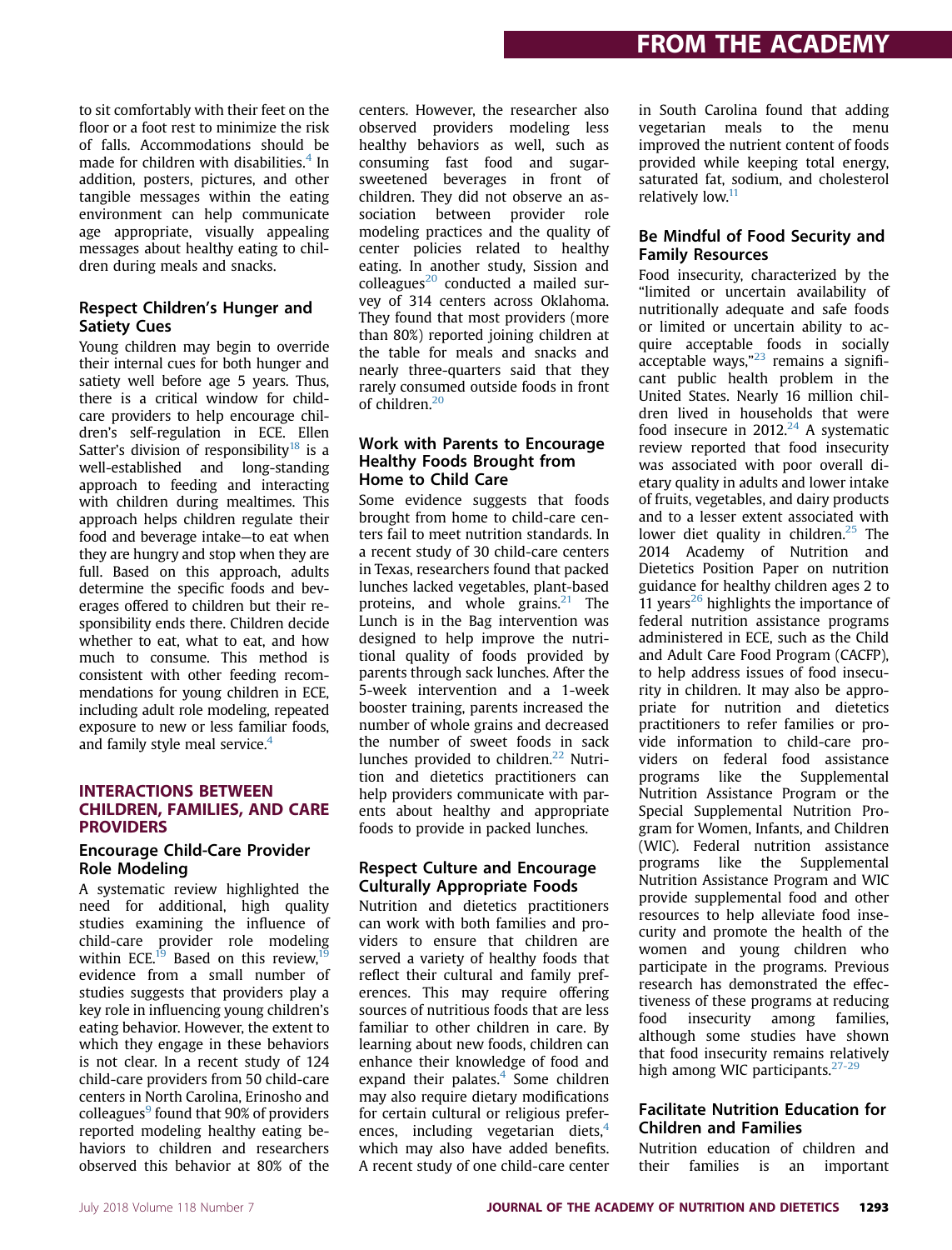component of ECE but is not sufficient to facilitate behavior change. Coupled with environmental support as outlined in this Position Paper, nutrition education can help children and families understand the origins of food, create or choose healthy meals and snacks, and learn about optimal nutrition for growth and development. There are numerous curricula available for use in ECE.<sup>30-32</sup> Nutrition education can be both formal and informal and include games, activities, posters, books, hands-on experiences, and conversations with child-care providers. Nutrition education for families will help reinforce messages delivered to children while in care and should be offered to parents on a regular basis. $4$ Nutrition and dietetics practitioners could work with child-care providers and ECE programs to offer nutrition education for children and their families.

#### PARTNERING WITH CHILD-CARE PROVIDERS

#### Consider Barriers to Serving Healthy Foods and Beverages from the Provider Perspective

Child-care providers cite costs as a major barrier to serving healthier foods in ECE $33$  and some evidence supports this claim. In one study of 60 child-care providers in Washington State, Monsivais and colleagues $34$  found that higher daily food expenditures were associated with greater nutritional quality of menus. After controlling for energy and other covariates, higher food expenditures were strongly and positively associated with the number of whole grains and fresh fruits and vegetables served to children in care. $34$ Thus, the authors $34$  concluded that improving the nutritional quality of foods in ECE may require additional spending. In a second study by Monsivais and colleagues, $35$  the authors estimated the nutritional and economic influence of substituting fruit for juice in children's diets. The authors found that serving whole fruit instead of juice, a practice often recommended by nutrition and dietetics practitioners, would reduce energy and increase fiber intake, but likely result in higher costs unless more processed fruits were served.<sup>35</sup> Providers cite additional barriers, such as problems communicating with parents, $36$  but there is less

information available in the research literature.

Although food costs and communications with parents are likely barriers, child-care provider burnout and turnover also present as roadblocks to serving healthier foods to children. Child-care providers receive relatively modest pay and are exposed to a number of workplace health and safety risks. In addition, many hold positions without benefits such as paid sick and vacation time. $37,38$  As a result, absenteeism and turnover rates of child-care workers are high. $37$  These barriers may affect their willingness to participate in programs or interventions designed to improve healthy eating for children in care. When partnering with child-care providers or asking for their assistance with a program and project, nutrition and dietetics practitioners should consider additional incentives to help ease the burden of additional workplace responsibilities. One possibility is to offer contact hour or continuing education credits from the state, CACFP sponsoring agency, cooperative extension agency, or child care resource and referral agency because child-care providers are often required by states to maintain their early childhood education credentials. Although this may require an application to the state for prior approval, these credits are a valued incentive and may help facilitate child-care provider participation and collaboration.

#### Provide Training and Technical Assistance to Child-Care Providers

Child-care providers should be knowledgeable about the basic principles of child nutrition and healthy eating, strategies for creating positive mealtime environments, and the benchmarks included in this Position Paper. Nutrition and dietetics practitioners are available at the local, state, and national levels to assist child-care providers. A number of state initiatives focus on improving training and technical assistance for providers in ECE. $39,40$  Many of these trainings are designed to promote healthy eating in children, but some also focus on the health of the provider. The Nutrition and Physical Activity Self-Assessment for Child Care (NAP SACC) $41$  and Keys to Healthy Family Child Care Homes $42$ 

are two examples of ECE interventions that include a provider wellness component. Nutrition and dietetics practitioners can provide training to ECE programs on these benchmarks to help promote healthy eating and improve the health of both children and providers. Having a regular schedule for training providers is important and recommended due to the high rates of staff turnover within ECE. $4,37,43$ 

#### RECENT EFFORTS TO PROMOTE HEALTHY EATING IN CHILD CARE: NATIONAL RECOMMENDATIONS, PROMISING INTERVENTIONS, AND EMERGING LITERATURE

The following sections of this Position Paper are included to help provide an overview of recent efforts to promote healthy eating in child care for nutrition and dietetics practitioners working with ECE programs. The first section presents information on federal, state, and local efforts to promote healthy eating in ECE. The next section provides a brief summary of national standards, recommendations, and resources related to nutrition in child care. This is followed by an overview of promising interventions to promote healthy eating in young children in child care. Finally, the last section describes emerging research literature in obesity prevention in ECE beyond healthy eating.

#### Federal, State, and Local Policy Efforts to Promote Healthy Eating in Child Care

Healthy, Hunger-Free Kids Act. Enacted in 2010, the Healthy, Hunger-Free Kids Act allocates funding and sets policy priorities for the US Department of Agriculture (USDA) child nutrition programs, including the National School Lunch Program, the School Breakfast Program, WIC, the Summer Food Service Program, and CACFP, which is discussed in more detail next. The Healthy, Hunger-Free Kids Act authorizes USDA to set standards for healthier food options in ECE.

CACFP. A number of studies report higher nutritional quality of foods and beverages served to children in childcare programs participating in CACFP, although participation in this child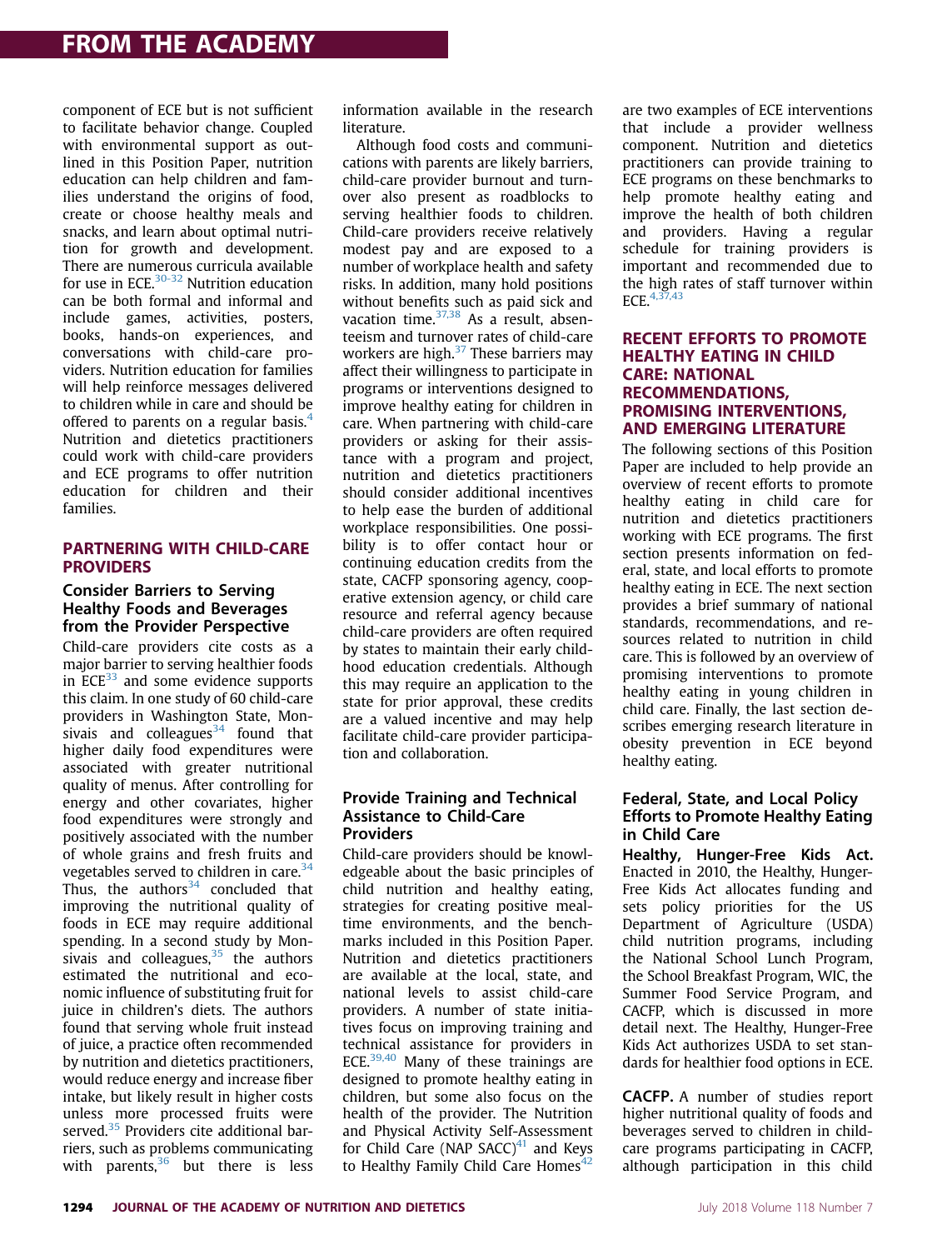nutrition program alone does not always ensure nutritional adequacy of meals and snacks.<sup>12,44</sup> The CACFP is administered by the USDA and provides reimbursement for eligible meals and snacks served to qualifying children in participating child-care and other programs. CACFP rules are updated every 10 years, but minor modifications are made regularly, as needed. The USDA recently released a revised rule that includes a number of updates to CACFP to help improve children's nutritional intake without increasing costs to participating ECE programs.<sup>45</sup> This rule updates the meal pattern requirements for CACFP to better align with the DGA, as required by the Healthy, Hunger-Free Kids Act of 2010.<sup>46</sup> Specifically, ECE programs participating in CACFP are required to serve a greater variety of fruits and vegetables, more whole grains, and make water available. $45$  Participating ECE programs must also decrease the amount of added sugars, prefried foods, processed meats, sweet crackers, and grain-based desserts in meals and snacks served to children.<sup>45</sup> The rule also aligns CACFP meal pattern more closely with food requirements in WIC. States will continue to have the option of making additional changes, with prior USDA approval, that include more stringent nutrition rules for CACFP beyond those of the federal government.

Head Start Program. The national Head Start Program has been a leader in promoting healthy eating for young children in ECE, including the I Am Moving, I am Learning intervention to enhance dietary intake and gross motor skills among children in care. In addition, Head Start centers have been the subject of numerous research studies and interventions to promote healthy eating. $29,47,48$  Dev and colleagues $47$  compared child-care provider feeding practices to the benchmarks put forth in the prior 2011 Position Paper<sup>49</sup> and assessed whether consistency with these benchmarks varied across child-care contexts, including Head Start, CACFP, and non-CACFP centers. The researchers found that Head Start programs met these benchmarks and provided healthy foods more often than non-Head Start programs. Head Start providers sat

with children during meals, consumed the same foods as children, and served meals family style more often than non-Head Start programs.<sup>47</sup> Head Start providers, children, and their families also received more training in nutrition compared with other types of centers. The authors concluded that Head Start programs could serve as models for implementing these benchmarks partly because they align closely with the Head Start Program Performance Standards. Additional information about promising new interventions within Head Start is presented later in this Position Paper.

Healthy Kids, Healthy Future. Healthy Kids, Healthy Future (formerly Let's Move! Child Care) was initiated by former First Lady Michelle Obama and is now operated through the Nemours Foundation. The goal of Healthy Kids, Healthy Future is to assist ECE providers in promoting healthy environments and encouraging positive changes among children in care. The program focuses on five goals, including nurture healthy eaters, provide healthy beverages, get kids moving, reduce screen time, and support breastfeeding.<sup>50</sup>

Centers for Disease Control and Prevention. The Centers for Disease Control and Prevention (CDC) engages in a number of activities to prevent obesity in ECE programs across the country. Specifically, the CDC supports a variety of state initiatives to improve policies and practices in ECE, including those related to healthy eating. The goal of these initiatives is to help states and communities implement obesity prevention standards into components of their ECE systems using the Spectrum of Opportunities framework (eg, licensing and administrative regulations, quality rating and improvement systems, Child Care Subsidy, and CACFP).<sup>51</sup> In addition, the CDC encourages states and communities to monitor and track these efforts and assess their influence at the ECE program level. The CDC provides ongoing training and technical assistance to states, supports stakeholder meetings, and provides a monthly forum for peer mentoring and discussion. The CDC also supports the ECE State Indicator Report—a 50-state assessment of how

states have embedded obesity prevention into their ECE systems based on the Spectrum of Opportunities framework.

State and Local Policy Efforts. Policybased approaches to promoting healthy eating in ECE are becoming more common in the United States. A number of states and cities have made licensing and administrative regulatory changes targeting child-care programs.52,53 Previous cross-sectional studies have evaluated the presence of healthy eating regulations targeting ECE through legal research methods $54$ and found wide variation among states. $52,53$  However, because causality cannot be determined in these regulatory reviews, additional studies are needed. State and local regulatory changes represent opportunities for nutrition and dietetics practitioners and researchers to prospectively evaluate the effectiveness of policy changes, and a handful have done so.

In one study, researchers evaluated compliance with nutrition regulations in a sample of New York City child-care centers.55 They found that more than 80% of centers were compliant with the regulations governing the type of milk and juice served and limiting sugarsweetened beverages in the center. In addition, about half of centers were consistent with the regulation restricting the amount of juice served to children and requiring the availability of water. In a second study, researchers evaluated new mandatory nutrition standards governing childcare centers serving low-income children in South Carolina, and they used North Carolina—a state not making policy changes—as the comparison.<sup>56</sup> The policy was implemented in April 2012 and included 13 standards governing the nutritional quality of foods and beverages served to children and staff behaviors related to feeding children in care. They found that the new standards modestly improved nutrition practices in South Carolina child-care centers postpolicy, especially for three of the 13 standards. However, additional support from the state would likely be needed to bring all centers into compliance. In a third study,  $39$ Delaware implemented new childcare licensing rules related to healthy eating, and researchers evaluated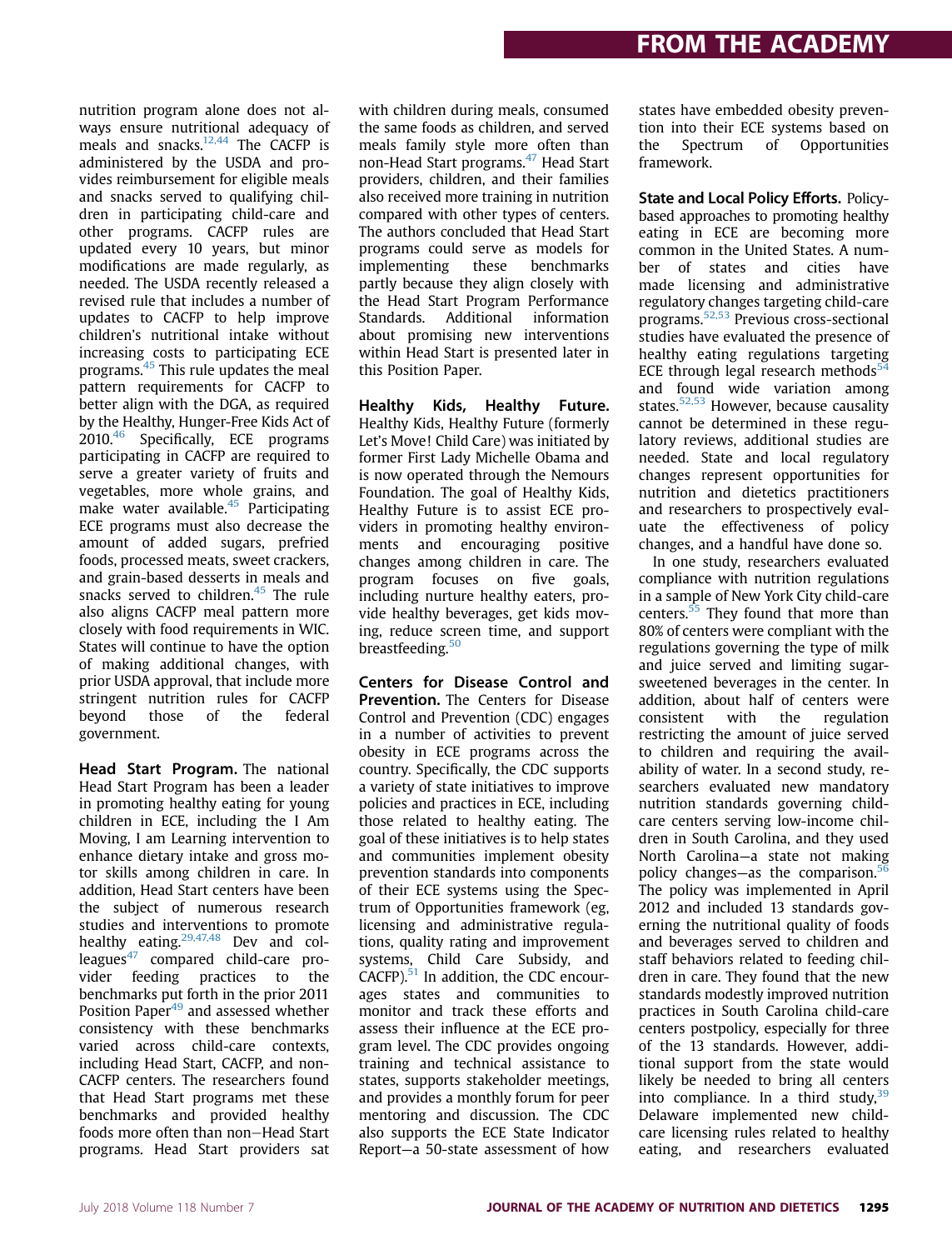changes in child-care provider knowledge. The researchers for that study found that providers were more knowledgeable about the rules after a 1-day training. The number of providers who correctly identified the rules increased after the training.

#### National Standards, Recommendations, and Resources

National Resource Center for Health and Safety in Child Care and Early Education. The National Resource Center for Health and Safety in Child Care and Early Education, in collaboration with the National Center on Early Childhood Health and Wellness, administered by the American Academy of Pediatrics, published Caring for Our Children: National Health and Safety Performance Standards— Guidelines for Early Care and Education Programs.<sup>4</sup> Caring for Our Children<sup>4</sup> includes 686 national standards for quality health and safety practices and policies for ECE programs. A number of these standards focus on improving the nutritional quality of foods and beverages served to children, mealtime interactions that take place between children and their care providers, and creating ECE environments that promote healthy eating. Caring for Our Children<sup>4</sup> also provides a number of resources and puts forth standards related to food safety and protection from foodborne illness in ECE.

Institute of Child Nutrition. The mission of the Institute of Child Nutrition is to promote continuous improvement in child nutrition programs like CACFP. There are a number of resources available for ECE providers that would also be of interest to nutrition and dietetics practitioners working to support healthy meals and snacks in ECE settings. Resources for ECE programs include fact sheets, example newsletters for parents on healthy foods, food purchasing suggestions, and sample healthy menus and menu templates.<sup>57</sup>

National Academy of Medicine. In 2011, the National Academy of Medicice (formerly the Institute of Medicine) put forth recommendations for policy-based initiatives and actions to help prevent obesity in early childhood, emphasizing the promotion of healthy eating in ECE in the report, Early Childhood Obesity Prevention Policies.<sup>43</sup> These policy-based obesity prevention efforts targeting young children appear promising, and a number of recent studies have compared current state regulations to these recommendations for action.<sup>58,59</sup> In addition to healthy eating, the recommendations also target physical activity, sedentary time, and sleep to help prevent obesity in young children.

Child Care Aware. Child Care Aware is a program within Child Care Aware of America, funded by the Office of Child Care, Administrative for Children and Families within the US Department of Health and Human Services. Child Care Aware offers a national database that enables parents and ECE providers to obtain information about quality child care and to locate resources in their local communities. $60$  Child Care Aware partners with more than 400 Child Care Resource and Referral Agencies from across the country to provide this information.

#### Interventions to Promote Healthy Eating in ECE Settings

Recent Systematic Reviews Summarizing Interventions. A number of systematic reviews of obesity prevention interventions among preschoolers have been published in recent years. Of those, four focused on children in ECE settings. $61-64$  These reviews highlight the general success of interventions to promote healthy eating and increase active play in early care and education settings. In addition, a recent article presented lessons learned from two ongoing obesity prevention interventions—one in family child-care homes and the other in centers.<sup>65</sup> The authors put forth the following recommendations:

- interventions should have a firm basis in behavior change theory;
- an advisory group should help evaluate intervention materials and plan for delivery; and
- realistic recruitment goals should recognize economic challenges of the business of child care.<sup>65</sup>

Not surprisingly, an intervention that is relatively easy to implement is more likely to appeal to a wide variety of ECE providers.

Farm-to-Preschool and Farm-to-Child Care Interventions. A number of state initiatives aim to expose children to fresh fruits and vegetables and link them with local farmers. These initiatives include preschool gardens, community-supported agriculture, and farmers' markets. These strategies also promote economic development and support local agriculture. A recent systematic review of the literature from 1994-2015 found that 14 studies evaluated farm-to-ECE programs or interventions, with 13 of them published during the past 5 years. $66$ Notably, the majority of the 14 studies engaged community stakeholders in research activities that focused on process outcomes to evaluate the intervention. Few studies employed a control or comparison group. The authors highlight the growing interest in farm-to-ECE and report that, given the relatively small number of published studies, the research has not kept pace with the national movement. Additional funding for farm-to-ECE efforts will help bolster the evidence base and highlight successful interventions to help increase fruit and vegetable intake in children in ECE.

In 2012, the National Farm to School Network conducted its first survey of farm-to-preschool programs across the United States and results are summarized in Hoffman and colleagues'<sup>66</sup> farm-to-preschool review article mentioned previously. Five hundred twelve respondents from 39 states and Puerto Rico completed the survey. Nearly half (42%) were from child-care centers, 28% were from family childcare homes, and 20% were from Head Start or Early Head Start Programs. The most common approach was to incorporate locally grown fruits and vegetables into lessons, meals, and snacks. Nearly 90% of programs taught children about locally grown food and just more than 80% had some sort of edible garden. Few programs used an established curriculum. Taken together, the farmto-preschool survey of activities and the systematic review of the literature highlight opportunities for RDNs, NDTRs, and other nutrition and dietetics practitioners to work with child-care providers to promote and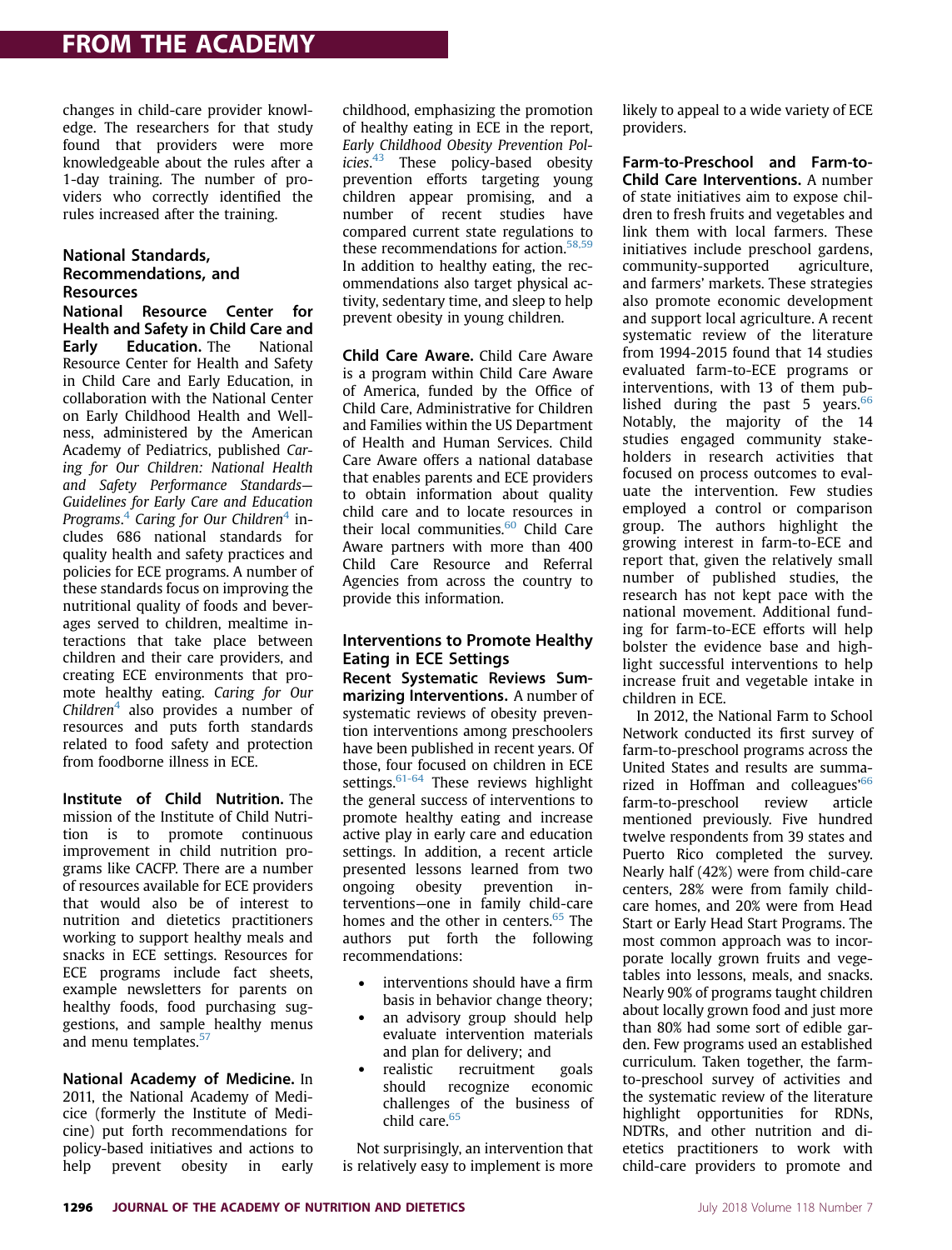evaluate farm-to-preschool activities in ECE.

NAP SACC Intervention. NAP SACC is an intervention for ECE settings that targets the care environment and interactions that take place between children and their child-care providers.<sup>41</sup> The NAP SACC intervention has shown favorable results in improving the nutrition environments of child-care centers $67$  as well as decreasing the risk of obesity for children in care.<sup>68</sup> In addition, a recent study evaluated NAP SACC in rural North Carolina and found that centers strengthened their nutrition and physical activity policies and practices as a result of the intervention. $69$  Two recent case studies in Arizona and Maine have described state-level experiences of implementing the NAP SACC intervention.<sup>70,71</sup> These studies highlight the success of the NAP SACC intervention in reaching diverse populations of children.

Recent Promising Interventions. Recently, a number of promising interventions have been developed and evaluated within the Head Start Program. Harvest for Healthy Kids is a farm-to-preschool intervention that aligns with the Head Start Child Development and Learning Framework.<sup>30</sup> The intervention includes foodservice, classroom education, and family engagement components.<sup>30</sup> The pilot study was conducted in five Head Start centers in Oregon. At the end of the intervention, children were more likely to taste and report liking new and less familiar vegetables such as rutabaga and turnips vs children in the comparison centers. In addition, Head Start teachers found the curriculum to be acceptable, feasible, and easy to understand. In a second study, Natale and colleagues<sup>72</sup> evaluated their Hi-Ho curriculum via a randomized controlled trial in a sample of eight child-care centers in Florida. The intervention included lesson plans, menu review and improvement, health and wellness lessons, and education for parents and other caregivers. At the end of the intervention, children in intervention centers consumed more fruits and vegetables, drank less juice, and increased their consumption of low-fat milk compared with children in control

centers. This ongoing work highlights a growing interest in promoting healthy eating in ECE and solidifies its current role as a vibrant area of intervention research.

#### Emerging Evidence in Childhood Obesity Prevention beyond Healthy Eating

Physical Activity and Sedentary Time. Active play is an important part of quality child care. $73$  Regular physical activity promotes a healthy weight, enhances motor skill development, and improves cardiovascular function. Numerous previous studies and literature reviews show that children are largely inactive and engage in insufficient physical activity in ECE. $74,75$  Media use and screen time are also excessive in child care—especially in the less formal types of care.<sup>76</sup> The 2011 Institute of Medicine report, Early Childhood Obesity Prevention Policies.<sup>4</sup> suggests that children should be provided with opportunities for 15 minutes per hour of light, moderate, and vigorous physical activity each day. This is equivalent to 120 minutes of physical activity provided over an 8 hour day of care. A study of children in South Carolina found that about half of child-care centers met this recommendation.<sup>77</sup> There are a large number of interventions and programs designed to increase physical activity and promote active play in young children within ECE.<sup>78,7</sup>

Sleep and Stress. Some emerging evidence suggests that child-care attendance may also influence children's risk of poor dietary intake and obesity risk through additional pathways such as inadequate sleep, chronic<br>stress, and psychological and stress, and psychological and emotional distress. $80,81$  Short sleep duration has been associated with obesity in children in numerous studies<sup>82</sup> and napping during the day in child care may delay sleep onset $83$ and decrease the duration and quality of sleep at night. $84$  Stress may also influence dietary intake and obesity in children, although the potential mechanisms linked to child care are less clear. Previous studies link elevated cortisol and obesity risk.<sup>85</sup> and ECE attendance has been associated with higher cortisol levels in children. 86,87

#### ROLES AND RESPONSIBILITIES OF RDNs AND NDTRs

- Provide consultation and expertise to ECE programs, including assessment of the nutritional quality of foods and beverages served, evaluation of the eating environment, assistance with menu planning, and training and guidance for providers who interact with children.
- Encourage parents to advocate<br>for healthy and culturally healthy and culturally appropriate meals and snacks in their children's ECE program, promote parent role modeling of healthy behaviors, and help facilitate communication between providers and parents.
- Be aware of federal, state, and local nutrition policies, regulations, statutes, and executive orders that govern or affect healthy eating in ECE programs.
- Review national guidelines and recommendations and assist with the dissemination of nutrition-related best practices in ECE programs.
- Participate in research activities, review emerging research, and assist with the dissemination of research findings related to healthy eating interventions for children.
- Support adoption of evidencebased policies, guidelines, and interventions to help promote children's healthy eating and other health behaviors in ECE programs.

### **CONCLUSIONS**

These roles and responsibilities encourage RDNs and NDTRs to engage in a number of important activities related to nutrition in ECE. RDNs and NDTRs need to stay abreast of new nutrition-related programs and policies targeting ECE. Federal, state, and local program and policy efforts to promote healthy eating in ECE have risen substantially in recent years. Substantial improvements have been made to CACFP and other federal programs and future research will likely provide insight into the effectiveness of these changes in ECE settings. These efforts have helped to advance the field and bolster the evidence base. RDNs and NDTRs should also keep informed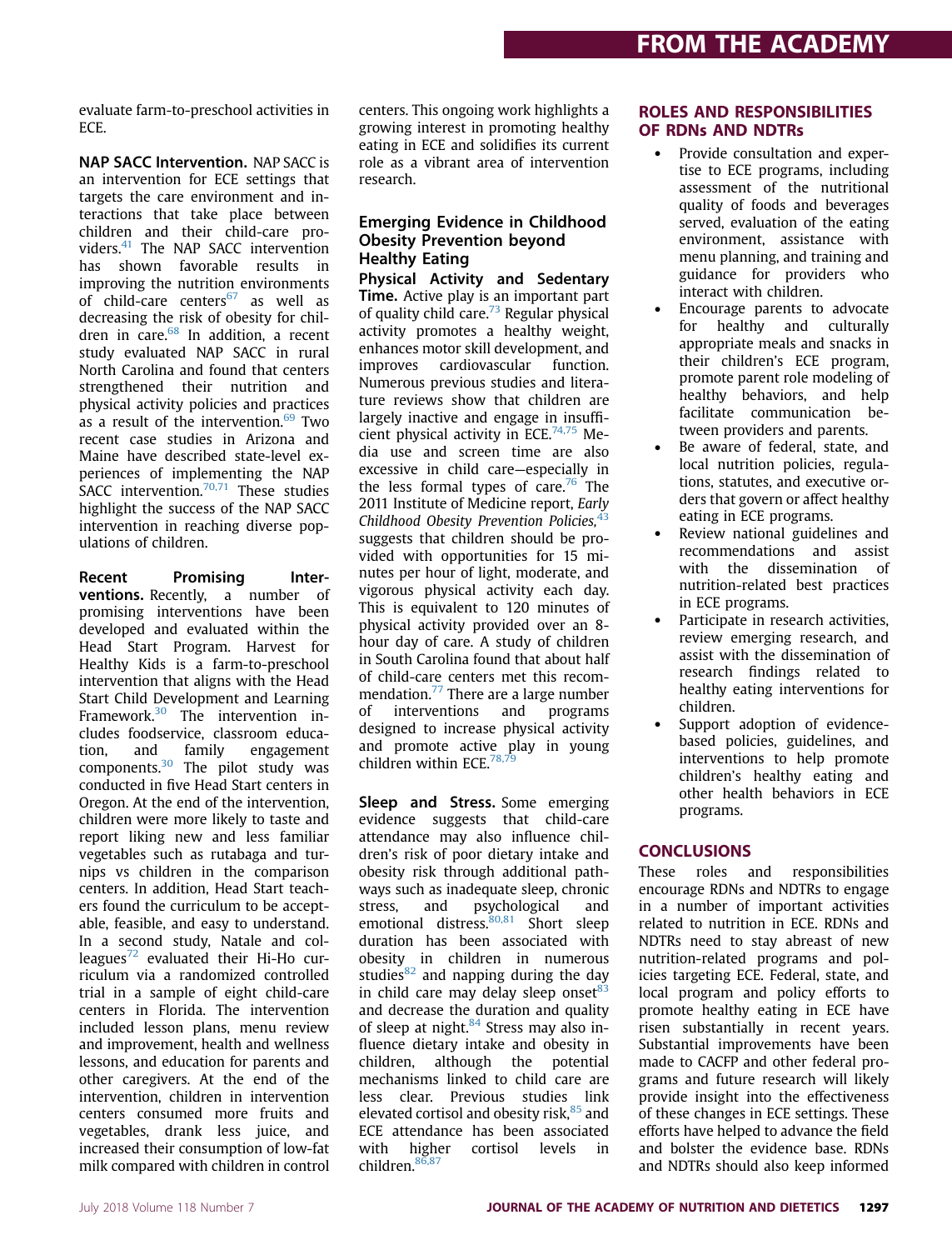# FROM THE ACADEMY

about recent publications in the research literature. A number of new studies highlight the need for continued improvement to the nutritional quality of meals and snacks in ECE. Other studies support the call for increased physical activity and decreased sedentary time for young children spending time in ECE settings. Recent systematic reviews demonstrate the number of new intervention studies conducted in ECE settings. Since the last Position Paper, there have been a number of novel applications of the NAP SACC intervention and new interventions have emerged that appear promising.

Finally, RDNs and NDTRs can use this information to provide consultation and expertise to child-care providers and parents and help encourage and support changes in the ECE environment related to nutrition. Given the scope of the research, policies, and programs described above, this Position Paper should be viewed as an introduction to nutrition and healthy eating in ECE. Readers are encouraged to consult the references cited herein for further discussions of various efforts and their ongoing application to nutrition in child care. The benchmarks outlined in this Position Paper focus on meeting children's nutrition needs and providing a safe environment that promotes healthy eating in young children. The Academy of Nutrition and Dietetics supports their achievement in ECE, and nutrition and dietetics practitioners can play a primary role in advocating for and implementing these benchmarks.

#### **References**

- 1. US Census Bureau. Childcare: An important part of American life. https://www. census.gov/content/dam/Census/library/ visualizations/2013/comm/child\_care.pdf. Published 2013. Accessed March 30, 2018.
- 2. The Federal Interagency Forum on Child and Family Statistics. America's Children: Key National Indicators of Well-Being, 2015. Washington, DC: US Government Printing Office; 2015.
- 3. US Department of Agriculture. Dietary Guidelines for Americans, 2015-2020. 8th ed. https://health.gov/dietaryguidelines/ 2015/resources/2015-2020\_Dietary\_Guide lines.pdf. Accessed March 30, 2018.
- 4. American Academy of Pediatrics, American Public Health Association, National Resource Center for Health and Safety in Child Care and Early Education. Caring for our children: National health and safety performance standards—Guidelines for

early care and education programs. http:// ebooks.aappublications.org/content/caringfor-our-children-3rd-edition. Accessed April 30, 2018.

- 5. American Academy of Pediatrics. Caring for Your Baby and Young Child: Birth to Age 5. 6th ed. New York, NY: Bantum Publishing; 2015.
- 6. Erinosho T, Dixon LB, Young C, Brotman LM, Hayman LL. Nutrition practices and children's dietary intakes at 40 child-care centers in New York City. J Am Diet Assoc. 2011;111(9):1391-1397.
- 7. Rasbold AH, Adamiec R, Anderson MP, et al. Macronutrient and micronutrient intakes of children in Oklahoma childcare centres, USA. Public Health Nutr. 2016;19(8):1498-1505.
- 8. Frampton AM, Sisson SB, Horm D, Campbell JE, Lora K, Ladner JL, What's for lunch? An analysis of lunch menus in 83 urban and rural Oklahoma child-care centers providing all-day care to pre-<br>school children. J Am Diet Assoc. children. J Am Diet Assoc. 2014;114(9):1367-1374.
- 9. Erinosho TO, Hales DP, McWilliams CP, Emunah J, Ward DS. Nutrition policies at child-care centers and impact on role modeling of healthy eating behaviors of caregivers. J Acad Nutr Diet. 2012;112(1): 119-124.
- 10. Benjamin Neelon SE, Vaughn A, Ball SC, McWilliams C, Ward DS. Nutrition practices and mealtime environments of North Carolina child care centers. Childhood Obes. 2012;8(3):216-223.
- 11. Turner-McGrievy GM, Hales SB, Baum AC. Transitioning to new child-care nutrition policies: Nutrient content of preschool menus differs by presence of vegetarian main entrée. *j* Acad Nutr Diet. 2014;114(1):117-123.
- 12. Schwartz MB, Henderson KE, Grode G, et al. Comparing current practice to recommendations for the Child and Adult Care Food Program. Child Obes. 2015;11(5):491-498.
- 13. Larson N, Ward DS, Neelon SB, Story M. What role can child-care settings play in obesity prevention? A review of the evidence and call for research efforts. J Am Diet Assoc. 2011;111(9):1343-1362.
- 14. Maalouf J, Evers SC, Griffin M, Lyn R. Assessment of mealtime environments and nutrition practices in child care centers in Georgia. Child Obes. 2013;9(5):437-445.
- 15. Copeland KA, Benjamin Neelon SE, Howald AE, Wosje KS. Nutritional quality of meals compared to snacks in child care. Child Obes. 2013;9(3):223-232.
- 16. Arvelo W, Hinkle CJ, Nguyen TA, et al. Transmission risk factors and treatment of pediatric shigellosis during a large daycare center-associated outbreak of multidrug resistant Shigella sonnei: Implications for the management of shigellosis outbreaks among children. Pediatr Infect Dis J. 2009;28(11):976-980.
- 17. Vale S, Smith J, Said M, Mullins RJ, Loh R. ASCIA guidelines for prevention of anaphylaxis in schools, pre-schools and childcare: 2015 update. J Paediatr Child Health. 2015;51(10):949-954.
- 18. Satter E. Ellyn Satter's division of responsibility in feeding. https://www.

ellynsatterinstitute.org/how-to-feed/thedivision-of-responsibility-in-feeding/. Accessed April 4, 2018.

- 19. Ward S, Belanger M, Donovan D, Carrier N. Systematic review of the relationship between childcare educators' practices and preschoolers' physical activity and eating behaviours. Obesity Rev. 2015;16(12):1055-1070.
- 20. Sisson SB, Campbell JE, May KB, et al. Assessment of food, nutrition, and physical activity practices in Oklahoma childcare centers. J Acad Nutr Diet. 2012;112(8):1230-1240.
- 21. Romo-Palafox MJ, Ranjit N, Sweitzer SJ, et al. Dietary quality of preschoolers' sack lunches as measured by the Healthy Eating Index. J Acad Nutr Diet. 2015;115(11):1779-1788.
- 22. Roberts-Gray C, Briley ME, Ranjit N, et al. Efficacy of the Lunch is in the Bag intervention to increase parents' packing of healthy bag lunches for young children: A cluster-randomized trial in early care and education centers. Int J Behav Nutr Phys Act. 2016;13:3.
- 23. Core indicators of nutritional state for difficult-to-sample populations. J Nutr. 1990;120(suppl 11):1559-1600.
- 24. Coleman-Jensen A, Nord M, Singh A. Household Food Security in the United States in 2012. Washington, DC: US Department of Agriculture, Economic Research Service; 2013. Economic Research Report-155.
- 25. Hanson KL, Connor LM. Food insecurity and dietary quality in US adults and children: A systematic review. Am J Clin Nutr. 2014;100(2):684-692.
- 26. Academy of Nutrition and Dietetics. Position of the Academy of Nutrition and Dietetics: Nutrition guidance for healthy children ages  $2$  to  $11$  years. J Acad Nutr Diet. 2014;114(8):1257-1276.
- 27. Black MM, Quigg AM, Cook J, et al. WIC participation and attenuation of stressrelated child health risks of household food insecurity and caregiver depressive symptoms. Arch Pediatr Adolesc Med. 2012;166(5):444-451.
- 28. Metallinos-Katsaras E, Gorman KS, Wilde P, Kallio J. A longitudinal study of WIC participation on household food<br>insecurity. Matern Child Health I. Matern Child Health J. 2011;15(5):627-633.
- 29. Mabli J, Worthington J. Supplemental Nutrition Assistance Program participation and child food security. Pediatrics. 2014;133(4):610-619.
- 30. Izumi BT, Eckhardt CL, Hallman JA, Herro K, Barberis DA. Harvest for Healthy Kids Pilot Study: Associations between exposure to a farm-to-preschool intervention and willingness to try and liking of target fruits and vegetables among low-income children in Head Start. J Acad Nutr Diet. 2015;115(12):2003-2013.
- 31. Namenek Brouwer RJ, Benjamin Neelon SE. Watch Me Grow: A gardenbased pilot intervention to increase vegetable and fruit intake in preschoolers. BMC Public Health. 2013;13:363.
- 32. Dunn C, Thomas C, Ward D, Pegram L, Webber K, Cullitan C. Design and implementation of a nutrition and physical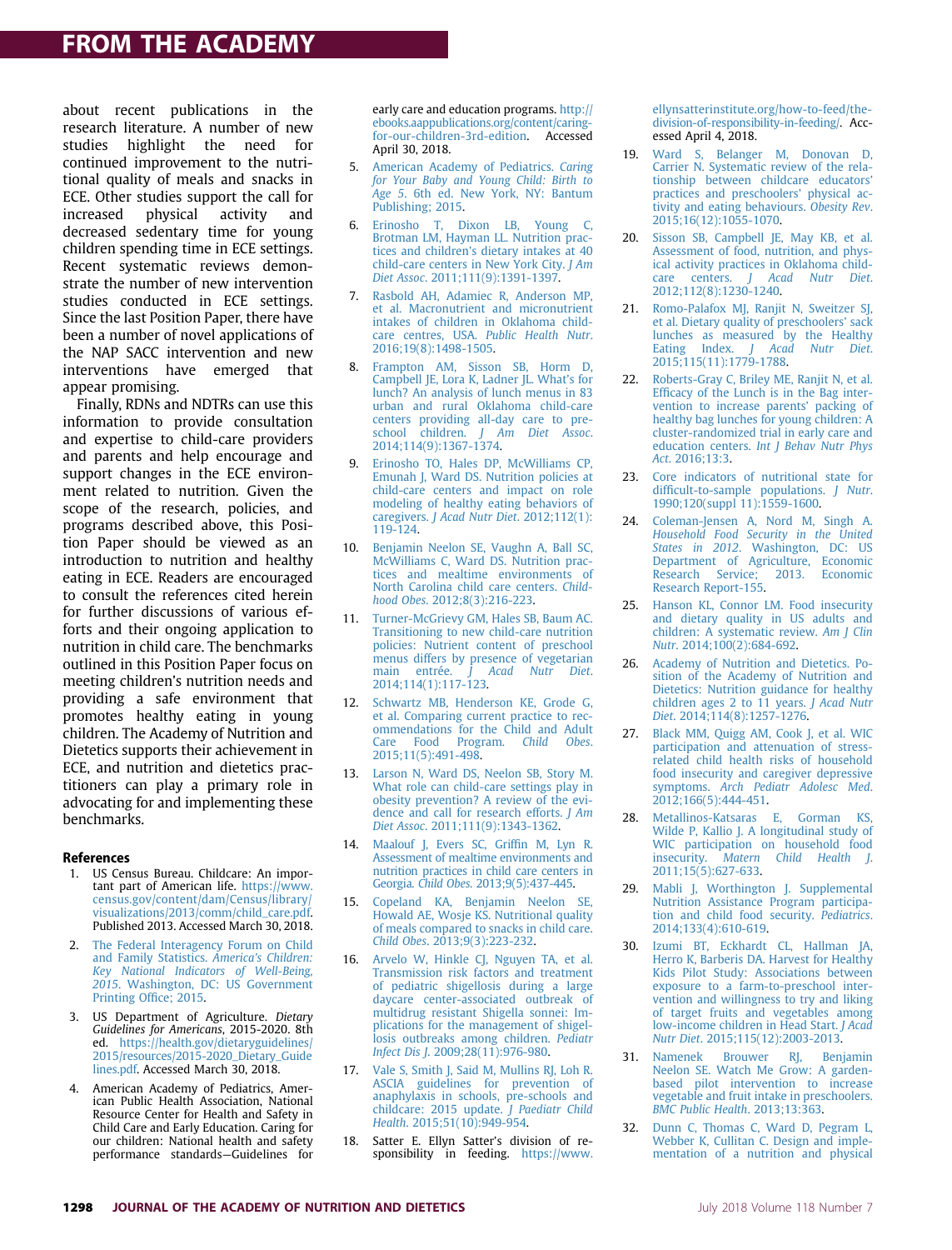# FROM THE ACADEMY

activity curriculum for child care settings. Prev Chronic Dis. 2006;3(2):A58.

- 33. Lindsay AC, Salkeld JA, Greaney ML, Sands FD. Latino family childcare providers' beliefs, attitudes, and practices related to promotion of healthy behaviors among preschool children: A qualitative study. J Obes. 2015;2015:409742.
- 34. Monsivais P, Johnson DB. Improving nutrition in home child care: Are food costs a barrier? Public Health Nutr. 2012;15(2):370-376.
- 35. Monsivais P, Rehm CD. Potential nutritional and economic effects of replacing juice with fruit in the diets of children in the United States. Arch Pediatr Adolesc Med. 2012;166(5):459-464.
- 36. Tovar A, Mena NZ, Risica P, Gorham G, Gans KM. Nutrition and physical activity environments of home-based child care: What Hispanic providers have to say. Child Obes. 2015;11(5):521-529.
- 37. Carson RL, Baumgartner JJ, Matthews RA, Tsouloupas CN. Emotional exhaustion, absenteeism, and turnover intentions in childcare teachers: Examining the impact of physical activity behaviors. J Health Psychol. 2010;15(6):905-914.
- 38. McGrath BJ. Identifying health and safety risks for childcare workers. AAOHN J. 2007;55(8):321-325; quiz 326-327.
- 39. Van Stan S, Lessard L, Dupont Phillips K. The impact of a statewide training to increase child care providers' knowledge of nutrition and physical activity rules in Delaware. Child Obes. 2013;9(1):43-50.
- 40. Kakietek J, Dunn L, O'Dell SA, Jernigan J, Kettel Khan L. Training and technical assistance for compliance with beverage and physical activity components of New York City's regulations for early child care centers. Prev Chronic Dis. 2014;11:E177.
- 41. Ammerman AS, Ward DS, Benjamin SE, et al. An intervention to promote healthy weight: Nutrition and Physical Activity Self-Assessment for Child Care (NAP SACC) theory and design. Prev Chronic Dis. 2007;4(3):A67.
- 42. Ostbye T, Mann CM, Vaughn AE, et al. The keys to healthy family child care homes intervention: Study design and rationale. Contemp Clin Trials. 2015;40:81-89.
- 43. Institute of Medicine. Early Childhood Obesity Prevention Policies. Washington, DC: National Academy of Sciences; 2011.
- 44. Liu ST, Graffagino CL, Leser KA, Trombetta AL, Pirie PL. Obesity prevention practices and policies in child care settings enrolled and not enrolled in the Child and Adult Care Food Program. Matern Child Health J. 2016;20(9):1933-1939.
- 45. US Department of Agriculture. New Child and Adult Care Food Program meal patterns. https://www.fns.usda.gov/cacfp/ child-and-adult-care-food-program. Accessed April 30, 2018.
- 46. Child and Adult Care Food Program: Meal pattern revisions related to the Healthy, Hunger-Free Kids Act of 2010. Final rule. 81 Federal Register 24347-24383 (2016). 7 CFR 226.20.
- 47. Dev DA, McBride BA, Team SKR. Academy of Nutrition and Dietetics benchmarks for nutrition in child care 2011: Are

child-care providers across contexts meeting recommendations? J Acad Nutr Diet. 2013;113(10):1346-1353.

- 48. Kong A, Buscemi J, Stolley MR, et al. Hip-Hop to Health Jr. Randomized Effectiveness Trial: 1-Year follow-up results. Am J Prev Med. 2016;50(2):136-144.
- 49. American Dietetic Association. Position of the American Dietetic Association: Benchmarks for nutrition in child care. J Am Diet Assoc. 2011;111(4):607-615.
- 50. The Nemours Foundation. Healthy kids, healthy future. https://healthykidshe althyfuture.org. Accessed March 30, 2018.
- 51. Centers for Disease Control and Prevention. Spectrum of opportunities for obesity prevention in the early care and education setting (ECE). CDC technical assistance briefing document. https:// www.cdc.gov/obesity/downloads/spectrumof-opportunities-obesity-prevention.pdf. Accessed September 27, 2017.
- 52. Benjamin Neelon SE, Duncan DT, Burgoine T, Mayhew M, Platt A. Promoting breastfeeding in child care through state regulation. Matern Child Health J. 2015;19(4):745-754.
- 53. Kim J, Kaste LM, Fadavi S, Benjamin Neelon SE. Are state child care regulations meeting national oral health and nutri-<br>tional standards? Pediatr Dent. tional standards? Pediatr Dent. 2012;34(4):317-324.
- 54. Mersky RM, Dunn DJ. Fundamentals of Legal Research. 8th ed, revised. New York, NY: Foundation Press; 2002.
- 55. Lessard L, Lesesne C, Kakietek J, et al. Measurement of compliance with New York City's regulations on beverages, physical activity, and screen time in early child care centers. Prev Chronic Dis. 2014;11:E183.
- 56. Benjamin Neelon SE, Mayhew M, O'Neill JR, Neelon B, Li F, Pate RR. Comparative evaluation of a South Carolina policy to improve Nutrition in Child Care. J Acad Nutr Diet. 2016;116(6):949-956.
- 57. Institute of Child Nutrition. Child care resources. http://www.nfsmi.org/Templates/ TemplateDivision.aspx?qs=cElEPTc=. Accessed April 30, 2018.
- 58. Benjamin Neelon SE, Duffey K, Slining MM. Regulations to promote healthy sleep practices in child care. Pe-diatrics. 2014;134(6):1167-1174.
- 59. Duffey KJ, Slining MM, Benjamin Neelon SE. States lack physical activity policies in child care that are consistent with national recommendations. Child Obes. 2014;10(6):491-500.
- Child Care Aware. Office of Child Care. http://www.childcareaware.org/startingchild-care-search/. Accessed April 30, 2018.
- 61. Mikkelsen MV, Husby S, Skov LR, Perez-Cueto FJ. A systematic review of types of healthy eating interventions in pre-schools. Nutr J. 2014;13:56.
- 62. Nixon CA, Moore HJ, Douthwaite W, et al. Identifying effective behavioural models and behaviour change strategies underpinning preschool- and school-based obesity prevention interventions aimed at 4-6-year-olds: A systematic review. Obes Rev. 2012;13(suppl 1):106-117.
- 63. Sisson SB, Krampe M, Anundson K, Castle S. Obesity prevention and obesogenic behavior interventions in child care: A systematic review. Prev Med. 2016;87:57-69.
- 64. Zhou YE, Emerson JS, Levine RS, Kihlberg CJ, Hull PC. Childhood obesity prevention interventions in childcare settings: Systematic review of randomized and nonrandomized controlled trials. Am J Health Promot. 2014;28(4):e92-e103.
- 65. Benjamin Neelon SE, Ostbye T, Hales D, Vaughn A, Ward DS. Preventing childhood obesity in early care and education settings: Lessons from two intervention studies. Child Care Health Dev. 2016;42(3): 351-358.
- 66. Hoffman JASE, Wirth C, Johnson S, Sobell S, Pelissier K, Harris D, Izumi B. Farm to preschool: The state of the research literature and a snapshot of national practice. J Hunger Environ Nutr. 2016;12:4,443-465.
- 67. Ward DS, Benjamin SE, Ammerman AS, Ball SC, Neelon BH, Bangdiwala SI. Nutrition and physical activity in child care: Results from an environmental intervention. Am J Prev Med. 2008;35(4):352-356.
- 68. Alkon A, Crowley AA, Neelon SE, et al. Nutrition and physical activity randomized control trial in child care centers improves knowledge, policies, and children's body mass index. BMC Public Health. 2014;14:215.
- 69. Battista RA, Oakley H, Weddell MS, Mudd LM, Greene JB, West ST. Improving the physical activity and nutrition environment through self-assessment (NAP SACC) in rural area child care centers in North Carolina. Prev Med. 2014;67(suppl 1):S10-S16.
- 70. Martin SL, Martin MW, Cook B, Knaus R, O'Rourke K. Notes from the field: The evaluation of Maine Nutrition and Physical Activity Self-Assessment for Child Care (NAPSACC) experience. Eval Health Prof. 2015;38(1):140-145.
- 71. Drummond RL, Staten LK, Sanford MR, et al. A pebble in the pond: The ripple effect of an obesity prevention intervention targeting the child care environment. Health Promot Pract. 2009;10(2 suppl): 156s-167s.
- 72. Natale RA, Lopez-Mitnik G, Uhlhorn SB, Asfour L, Messiah SE. Effect of a child care center-based obesity prevention program on body mass index and nutrition practices among preschool-aged children. Health Promot Pract. 2014;15(5):695-705.
- 73. Tandon PS, Saelens BE, Christakis DA. Active play opportunities at child care. Pediatrics. 2015;135(6):e1425-e1431.
- 74. Ward DS. Physical activity in young children: The role of child care. Med Sci Sports Exerc. 2010;42(3):499-501.
- 75. De Craemer M, De Decker E, De Bourdeaudhuij I, et al. Correlates of energy balance-related behaviours in preschool children: A systematic review. Obes Rev. 2012;13(suppl 1):13-28.
- 76. Vanderloo LM. Screen-viewing among preschoolers in childcare: A systematic review. BMC Pediatr. 2014;14:205.
- 77. Pate RR, O'Neill JR, Brown WH, Pfeiffer KA, Dowda M, Addy CL. Prevalence of